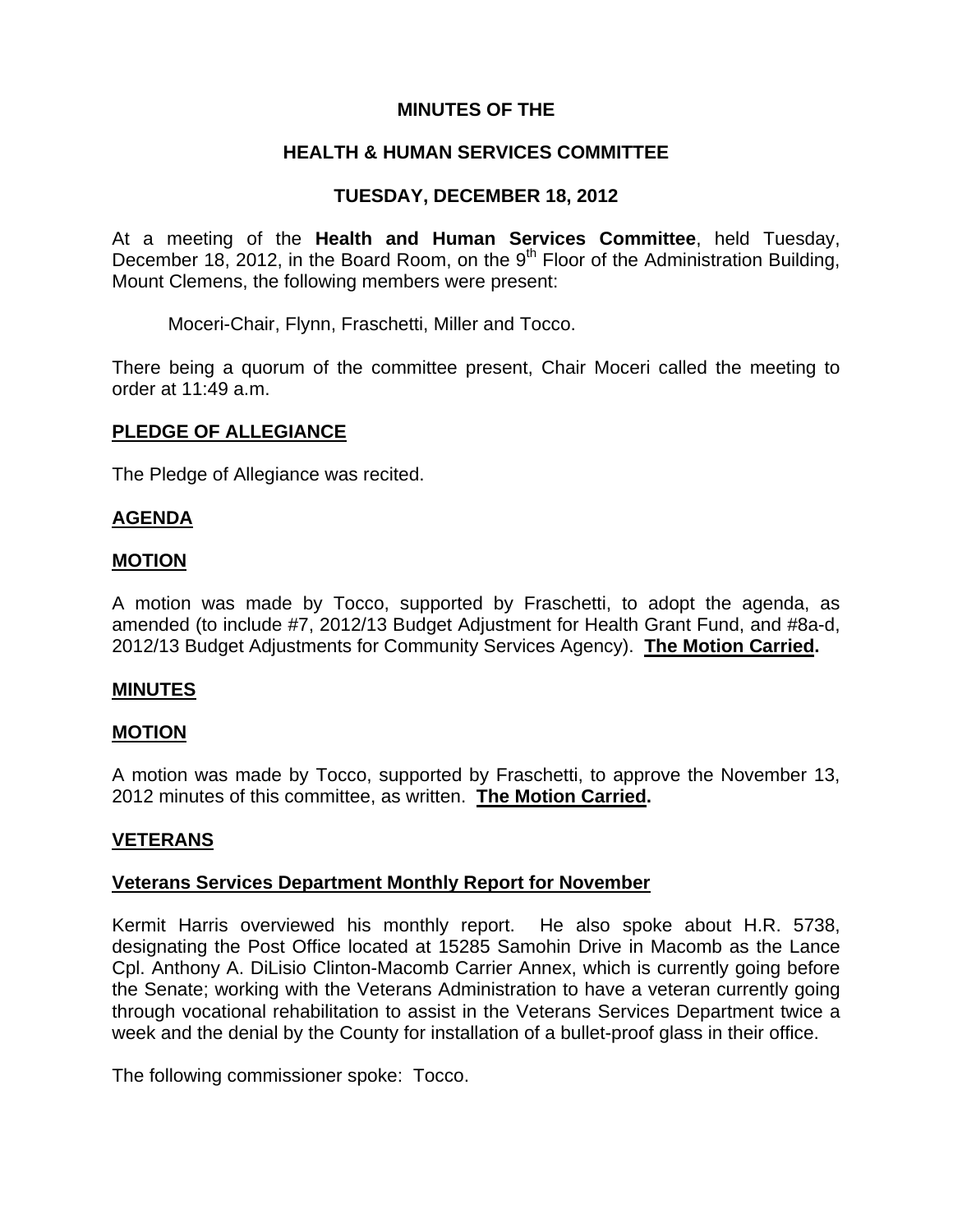### **MOTION**

A motion was made by Miller, supported by Flynn, to receive and file the Monthly Status Report for October, 2012 as submitted by Kermit Harris, Director of the Veterans Services Department. **The Motion Carried.** 

## **HEALTH**

### **Approve 2012/13 Budget Adjustment/Health Grant Fund**

#### **MOTION**

A motion was made by Fraschetti, supported by Miller, to approve and forward to the Finance Committee a recommendation to decrease budgeted revenues and expenditures in the 2012/13 Health Grant Fund in the net amount of \$16,360 to account for differences between the final amounts awarded and the amounts included in the 2012/13 budget approved by the Board of Commissioners in September 2012; Further, this budget action addresses budgetary issues only. It does not constitute the Commission's approval of any county contract. If a contract requires Commission approval under the County's Contracting Policy or the County's Procurement Ordinance, such approval must be sought separately.

The following commissioners spoke: Carabelli, Miller and Moceri.

Chair Moceri called for a vote on the motion and **The Motion Carried.** 

#### **COMMUNITY SERVICES**

## **Approve 2012/13 Budget Adjustment/CSA's Macomb Food Program**

#### **MOTION**

A motion was made by Miller, supported by Fraschetti, to approve and forward to the Finance Committee a recommendation to increase budgeted revenues (contributions from MCCSA) and expenditures (Food) in the 2012/13 Macomb County Community Services Agency's Macomb Food Program fund in the amount of \$107,532; Further, this budget action addresses budgetary issues only. It does not constitute the Commission's approval of any county contract. If a contract requires Commission approval under the County's Contracting Policy or the County's Procurement Ordinance, such approval must be sought separately.

The following commissioner spoke: Moceri.

Chair Moceri called for a vote on the motion and **The Motion Carried.**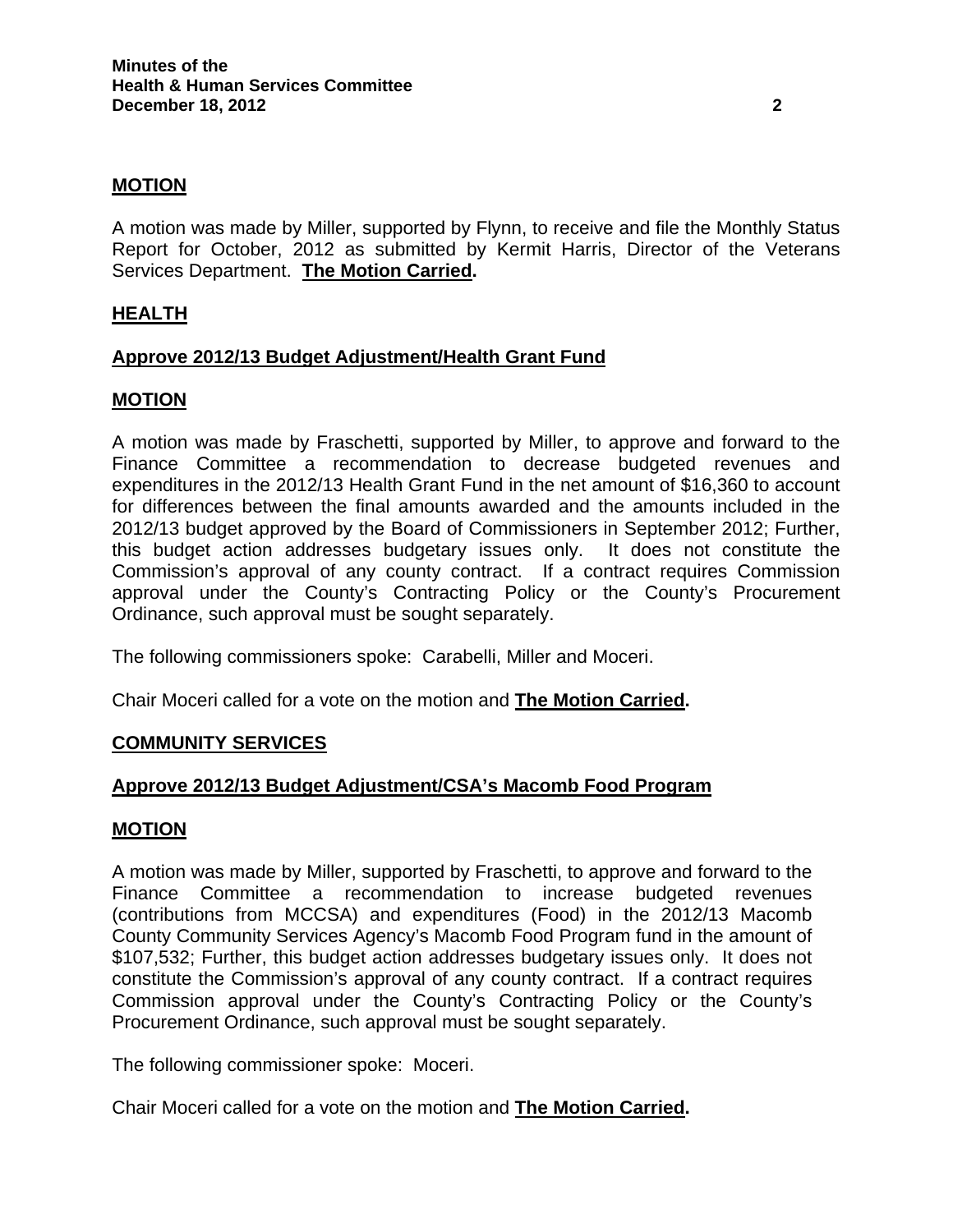# **Approve 2012/13 Budget Adjustment/CSA's Senior Nutrition Fund**

### **MOTION**

A motion was made by Miller, supported by Fraschetti, to approve and forward to the Finance Committee a recommendation to increase budgeted revenues and expenditures in the 2012/13 Macomb County Community Services Agency's Senior Nutrition fund in the amount of \$156; Further, this budget action addresses budgetary issues only. It does not constitute the Commission's approval of any county contract. If a contract requires Commission approval under the County's Contracting Policy or the County's Procurement Ordinance, such approval must be sought separately. **The Motion Carried.** 

### **Approve 2012/13 Budget Adjustment/CSA's Weatherization Fund**

A motion was made by Miller, supported by Fraschetti, to approve and forward to the Finance Committee a recommendation to increase budgeted revenues and expenditures in the 2012/13 Macomb County Community Services Agency's Weatherization Assistance fund in the net amount of \$92,250, bringing the total grant to \$445,663; Further, this budget action addresses budgetary issues only. It does not constitute the Commission's approval of any county contract. If a contract requires Commission approval under the County's Contracting Policy or the County's Procurement Ordinance, such approval must be sought separately.

The following commissioner spoke: Moceri.

Chair Moceri called for a vote on the motion and **The Motion Carried.**

## **Approve 2012/13 Budget Adjustment/CSA's Weatherization ARRA Fund**

#### **MOTION**

A motion was made by Miller, supported by Fraschetti, to approve and forward to the Finance Committee a recommendation to increase budgeted revenues and expenditures in the 2012/13 Macomb County Community Services Agency's Weatherization Assistance ARRA fund in the net amount of \$76,050, bringing the total grant to \$628,550; Further, this budget action addresses budgetary issues only. It does not constitute the Commission's approval of any county contract. If a contract requires Commission approval under the County's Contracting Policy or the County's Procurement Ordinance, such approval must be sought separately. **The Motion Carried.**